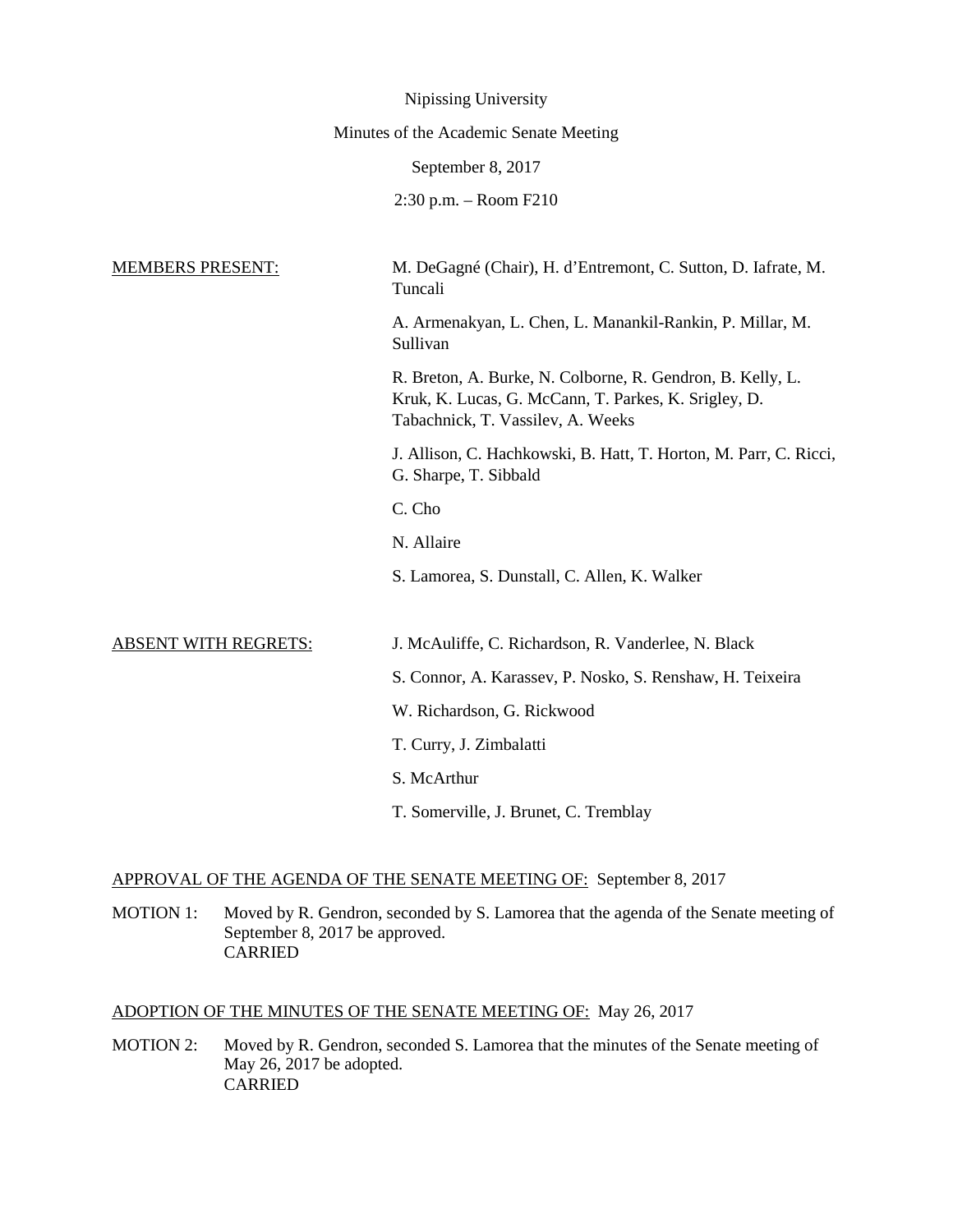#### QUESTION PERIOD

Faculty expressed concerns regarding students that have been unable to receive their required textbooks from the Campus Book Shop. The Assistant VP Students advised that feedback was welcome and that the Campus Shop does their best to anticipate demand based on enrollments provided. He requested that faculty address any concerns to their respective Deans so that they can be funneled through to him.

## REPORTS OF STANDING COMMITTEES AND FACULTY OR UNIVERSITY COUNCILS

## **SENATE EXECUTIVE COMMITTEE**

- MOTION 3: Moved by M. DeGagné, seconded by A. Burke that Senate receive the Report of the Senate Executive Committee dated June 6, 2017, 2017. CARRIED
- MOTION 4: Moved by M. DeGagné, seconded by L. Chen that Senate receive the Report of the Senate Executive Committee dated August 14, 2017. CARRIED
- MOTION 5: Moved by M. DeGagné, seconded by C. Hachkowski that Senate receive the Report of the Senate Executive Committee dated August 31, 2017. CARRIED
- MOTION 6: Moved by M. DeGagné, seconded by C. Hachkowski that Senate approves the request to reschedule the October 13, 2017 Senate meeting to October 20, 2017. CARRIED

It was advised that the September 2017 Senate Regulations and Policies document is available on the Senate website. The entire document is 164 pages and reflects all of the changes that Senate has approved since September 2016. It was noted that the document makes references to the CFTL and that recent changes to copyright may need to be examined. The Speaker requested that any concerns be brought to the attention of the Senate Secretary.

# **UNDERGRADUATE STUDIES COMMITTEE**

MOTION 7: Moved by M. Tuncali, seconded by T. Parkes that the Report of the Undergraduate Studies Committee, dated August 25, 2017 be received. CARRIED

# **FACULTY OF ARTS AND SCIENCE**

MOTION 8: Moved by H. d'Entremont, seconded by M. Tuncali that Senate approve the following policy for the Humber College Articulation Agreement.

#### **Computer Engineering Technology Diploma**

Applicants who are graduates of the Computer Engineering Technology (CET) diploma program at Humber College with a cumulative 3.0 GPA or better can be considered for admission to the Bachelor of Science Honours Specialization or Specialization in Computer Science with advanced standing to a maximum of 60 credits.

#### **Electromechanical Engineering Technology Diploma**

Applicants who are graduates of the Electromechanical Engineering Technology (EET) diploma program at Humber College with a cumulative 3.0 GPA or better can be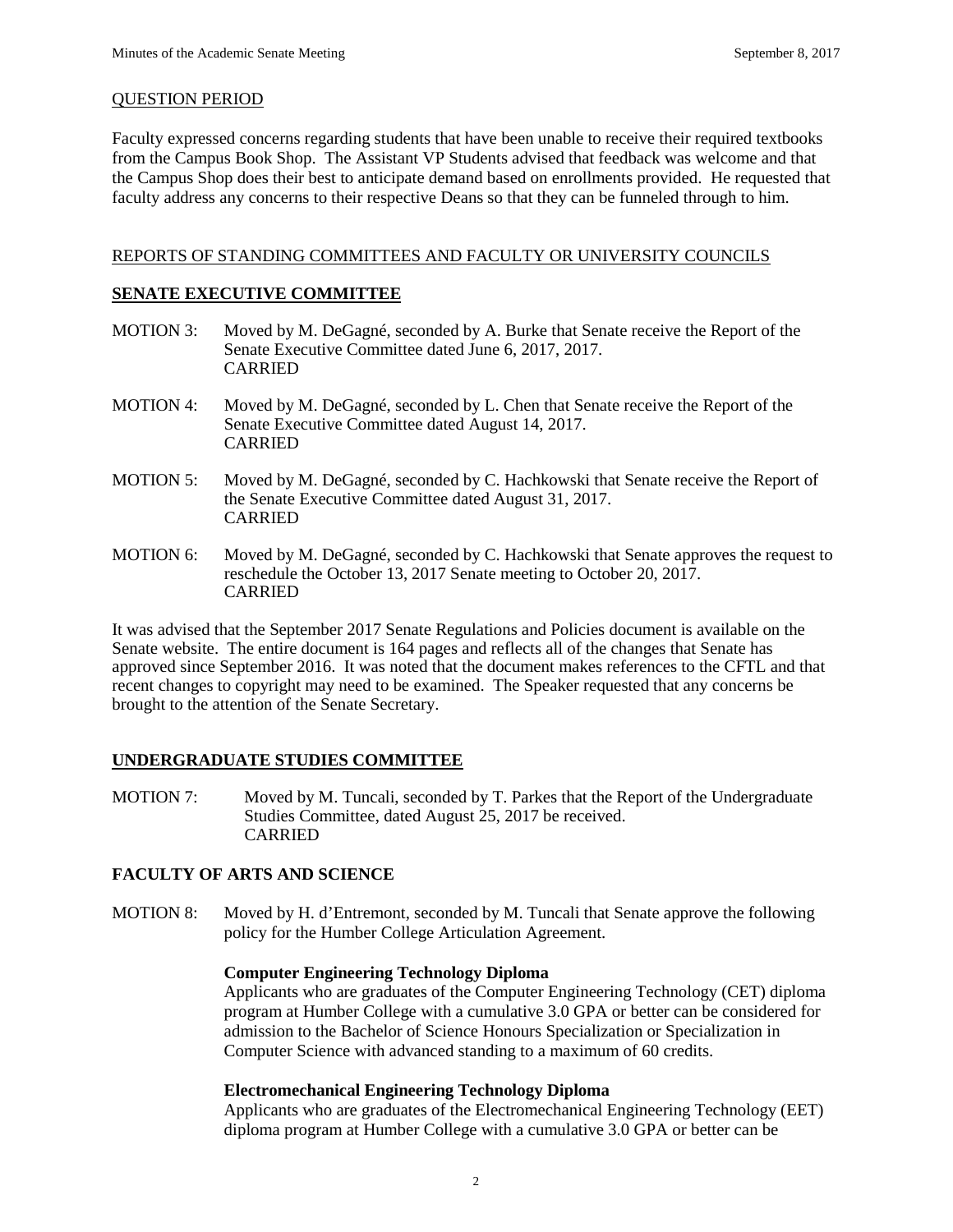considered for admission to the Bachelor of Science Honours Specialization or Specialization in Computer Science with advanced standing to a maximum of 60 credits. **RATIONALE:**

Currently we are in the process of renewing our articulation agreement with Humber College. As a result, these changes are being sought to clarify the admissions process as well as to bring the language more in line with existing policies. The current policy restricts the graduates of CET and EET diploma programs to BSc Honours Specialization in Computer Science. The proposed policy includes BSc Specialization in Computer Science.

CARRIED

#### OTHER BUSINESS

President DeGagné acknowledged the retirement of the Provost, Dr. Harley d'Entremont. On behalf of Nipissing University, he thanked Dr. d'Entremont for his tremendous service, his invaluable relationships with constituents, the Ministry and other universities and recognized the wealth of knowledge and history that he brought to the position.

The Senate Speaker also wished to acknowledge the Provost's invaluable assistance for his service to the By-Laws and Elections Subcommittee and on behalf of Senate thanked Dr. d'Entremont.

### ELECTIONS

• Elect three (3) tenured faculty members, from the Faculty of Applied and Professional Studies, to be elected by Senate for the Committee for the Search/Appointment/Reappointment of the Dean of Applied and Professional Studies.

**J. Nadeau (APS) L. Patriquin (APS) J. Barker (APS)**

• Elect one (1) faculty member, from a Faculty other than the Faculty of Applied and Professional Studies, to be elected by Senate for the Committee for the Search/Appointment/Reappointment of the Dean of Applied and Professional Studies. **S. Renshaw (A&S) ACCLAIMED**

#### REPORTS FROM OTHER BODIES

#### Board of Governors

Board Chair, Gord Durnan, advised that a successful Board Orientation had been held earlier that morning and that he was looking forward to attending the Board Retreat next week. Meetings with students, staff and faculty have been held and he is looking forward to getting to know everyone to build a bright and challenging future at Nipissing University. He was also pleased to announce that the philanthropy campaign is close to being launched.

#### Council of Ontario Universities (Academic Colleague)

Senator McCann provided a report from the COU Academic Colleagues meeting that she recently attended.